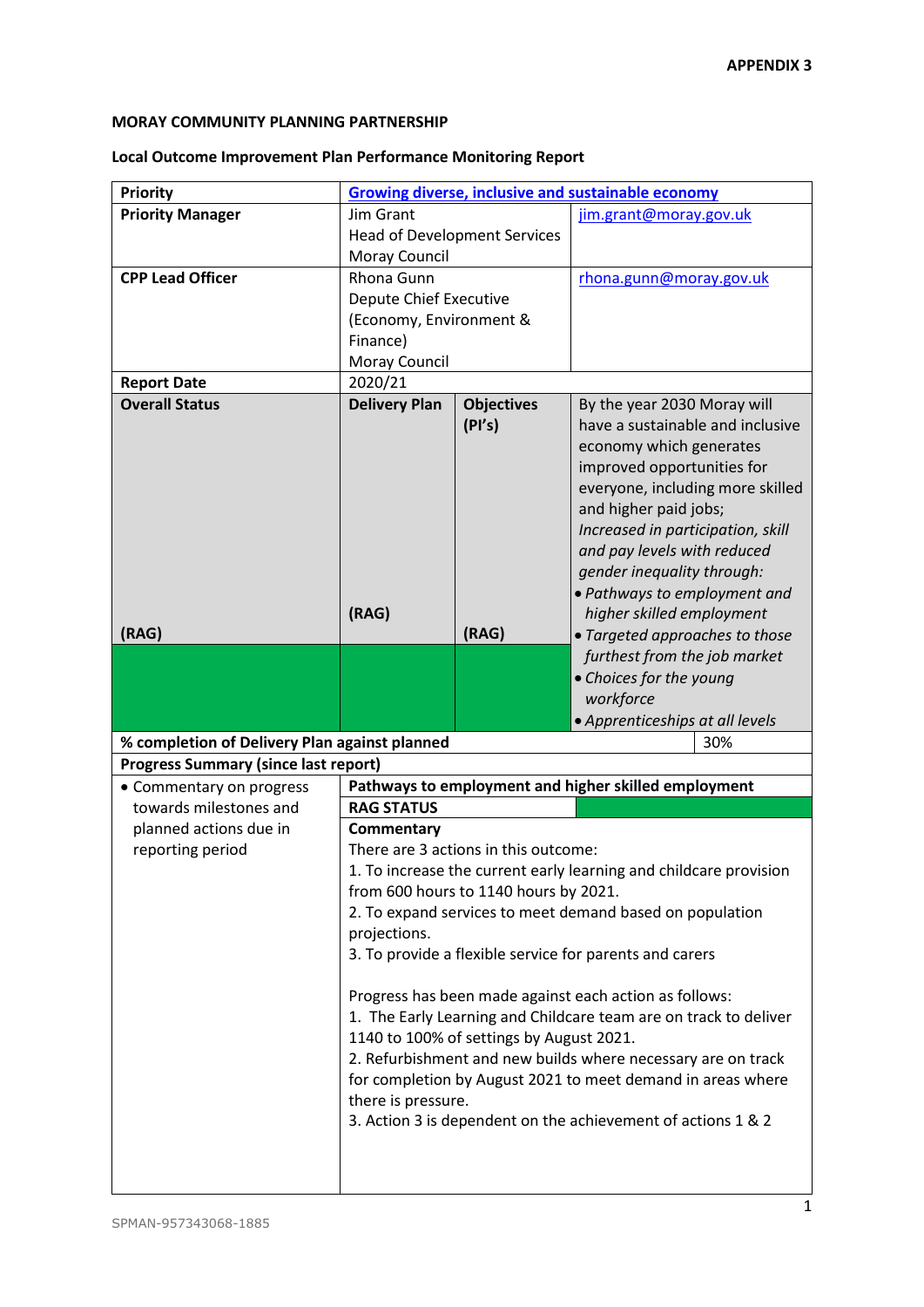| <b>RAG STATUS</b><br>Commentary<br>There 3 actions in this outcome:<br>1. Moray Employer Recruitment Incentive (MERI)<br>2. Enhanced Key Worker Support<br>3. Moray Pathways at the Inkwell employability and training hub<br>Progress has been made against each action as follows:<br>1. There have been 30 employers' notes of interest for the MERI<br>scheme. This has resulted in 24 employers taking on participants.<br>2. Key workers are all now in post which has doubled the number<br>of key workers employed.<br>3. The service launched at the beginning of Q2<br>Choices for the young workforce<br><b>RAG STATUS</b><br>Commentary<br>There is one action in this outcome:<br>1. Kickstart scheme<br>Progress has been made against the action as follows:<br>1.60 roles have been filled through Moray Chamber of<br>Commerce. No roles are yet completed.<br><b>Apprenticeships at all levels</b><br><b>RAG STATUS</b><br>Commentary<br>There is one action in this outcome<br>1. New Apprenticeships in the public and Private Sector<br>Progress has been made against the action as follows:<br>1. High level data has been requested through SDS on<br>apprenticeship numbers in the region. Next step is to request<br>apprenticeship data from CPB partners.<br>ELC programme on track for delivery against measures.<br>• Progress towards objectives<br>(provide indicator result to<br>evidence where available)<br>MERI, key workers and Inkwell centre launched and on track for<br>delivery against measures<br>Kickstart running and placements are live however there is an |  | Targeted approaches to those furthest from the job market |  |  |  |
|--------------------------------------------------------------------------------------------------------------------------------------------------------------------------------------------------------------------------------------------------------------------------------------------------------------------------------------------------------------------------------------------------------------------------------------------------------------------------------------------------------------------------------------------------------------------------------------------------------------------------------------------------------------------------------------------------------------------------------------------------------------------------------------------------------------------------------------------------------------------------------------------------------------------------------------------------------------------------------------------------------------------------------------------------------------------------------------------------------------------------------------------------------------------------------------------------------------------------------------------------------------------------------------------------------------------------------------------------------------------------------------------------------------------------------------------------------------------------------------------------------------------------------------------------------------------------------------------------------------|--|-----------------------------------------------------------|--|--|--|
|                                                                                                                                                                                                                                                                                                                                                                                                                                                                                                                                                                                                                                                                                                                                                                                                                                                                                                                                                                                                                                                                                                                                                                                                                                                                                                                                                                                                                                                                                                                                                                                                              |  |                                                           |  |  |  |
|                                                                                                                                                                                                                                                                                                                                                                                                                                                                                                                                                                                                                                                                                                                                                                                                                                                                                                                                                                                                                                                                                                                                                                                                                                                                                                                                                                                                                                                                                                                                                                                                              |  |                                                           |  |  |  |
|                                                                                                                                                                                                                                                                                                                                                                                                                                                                                                                                                                                                                                                                                                                                                                                                                                                                                                                                                                                                                                                                                                                                                                                                                                                                                                                                                                                                                                                                                                                                                                                                              |  |                                                           |  |  |  |
|                                                                                                                                                                                                                                                                                                                                                                                                                                                                                                                                                                                                                                                                                                                                                                                                                                                                                                                                                                                                                                                                                                                                                                                                                                                                                                                                                                                                                                                                                                                                                                                                              |  |                                                           |  |  |  |
|                                                                                                                                                                                                                                                                                                                                                                                                                                                                                                                                                                                                                                                                                                                                                                                                                                                                                                                                                                                                                                                                                                                                                                                                                                                                                                                                                                                                                                                                                                                                                                                                              |  |                                                           |  |  |  |
|                                                                                                                                                                                                                                                                                                                                                                                                                                                                                                                                                                                                                                                                                                                                                                                                                                                                                                                                                                                                                                                                                                                                                                                                                                                                                                                                                                                                                                                                                                                                                                                                              |  |                                                           |  |  |  |
|                                                                                                                                                                                                                                                                                                                                                                                                                                                                                                                                                                                                                                                                                                                                                                                                                                                                                                                                                                                                                                                                                                                                                                                                                                                                                                                                                                                                                                                                                                                                                                                                              |  |                                                           |  |  |  |
|                                                                                                                                                                                                                                                                                                                                                                                                                                                                                                                                                                                                                                                                                                                                                                                                                                                                                                                                                                                                                                                                                                                                                                                                                                                                                                                                                                                                                                                                                                                                                                                                              |  |                                                           |  |  |  |
|                                                                                                                                                                                                                                                                                                                                                                                                                                                                                                                                                                                                                                                                                                                                                                                                                                                                                                                                                                                                                                                                                                                                                                                                                                                                                                                                                                                                                                                                                                                                                                                                              |  |                                                           |  |  |  |
|                                                                                                                                                                                                                                                                                                                                                                                                                                                                                                                                                                                                                                                                                                                                                                                                                                                                                                                                                                                                                                                                                                                                                                                                                                                                                                                                                                                                                                                                                                                                                                                                              |  |                                                           |  |  |  |
|                                                                                                                                                                                                                                                                                                                                                                                                                                                                                                                                                                                                                                                                                                                                                                                                                                                                                                                                                                                                                                                                                                                                                                                                                                                                                                                                                                                                                                                                                                                                                                                                              |  |                                                           |  |  |  |
|                                                                                                                                                                                                                                                                                                                                                                                                                                                                                                                                                                                                                                                                                                                                                                                                                                                                                                                                                                                                                                                                                                                                                                                                                                                                                                                                                                                                                                                                                                                                                                                                              |  |                                                           |  |  |  |
|                                                                                                                                                                                                                                                                                                                                                                                                                                                                                                                                                                                                                                                                                                                                                                                                                                                                                                                                                                                                                                                                                                                                                                                                                                                                                                                                                                                                                                                                                                                                                                                                              |  |                                                           |  |  |  |
|                                                                                                                                                                                                                                                                                                                                                                                                                                                                                                                                                                                                                                                                                                                                                                                                                                                                                                                                                                                                                                                                                                                                                                                                                                                                                                                                                                                                                                                                                                                                                                                                              |  |                                                           |  |  |  |
|                                                                                                                                                                                                                                                                                                                                                                                                                                                                                                                                                                                                                                                                                                                                                                                                                                                                                                                                                                                                                                                                                                                                                                                                                                                                                                                                                                                                                                                                                                                                                                                                              |  |                                                           |  |  |  |
|                                                                                                                                                                                                                                                                                                                                                                                                                                                                                                                                                                                                                                                                                                                                                                                                                                                                                                                                                                                                                                                                                                                                                                                                                                                                                                                                                                                                                                                                                                                                                                                                              |  |                                                           |  |  |  |
|                                                                                                                                                                                                                                                                                                                                                                                                                                                                                                                                                                                                                                                                                                                                                                                                                                                                                                                                                                                                                                                                                                                                                                                                                                                                                                                                                                                                                                                                                                                                                                                                              |  |                                                           |  |  |  |
|                                                                                                                                                                                                                                                                                                                                                                                                                                                                                                                                                                                                                                                                                                                                                                                                                                                                                                                                                                                                                                                                                                                                                                                                                                                                                                                                                                                                                                                                                                                                                                                                              |  |                                                           |  |  |  |
|                                                                                                                                                                                                                                                                                                                                                                                                                                                                                                                                                                                                                                                                                                                                                                                                                                                                                                                                                                                                                                                                                                                                                                                                                                                                                                                                                                                                                                                                                                                                                                                                              |  |                                                           |  |  |  |
|                                                                                                                                                                                                                                                                                                                                                                                                                                                                                                                                                                                                                                                                                                                                                                                                                                                                                                                                                                                                                                                                                                                                                                                                                                                                                                                                                                                                                                                                                                                                                                                                              |  |                                                           |  |  |  |
|                                                                                                                                                                                                                                                                                                                                                                                                                                                                                                                                                                                                                                                                                                                                                                                                                                                                                                                                                                                                                                                                                                                                                                                                                                                                                                                                                                                                                                                                                                                                                                                                              |  |                                                           |  |  |  |
|                                                                                                                                                                                                                                                                                                                                                                                                                                                                                                                                                                                                                                                                                                                                                                                                                                                                                                                                                                                                                                                                                                                                                                                                                                                                                                                                                                                                                                                                                                                                                                                                              |  |                                                           |  |  |  |
|                                                                                                                                                                                                                                                                                                                                                                                                                                                                                                                                                                                                                                                                                                                                                                                                                                                                                                                                                                                                                                                                                                                                                                                                                                                                                                                                                                                                                                                                                                                                                                                                              |  |                                                           |  |  |  |
|                                                                                                                                                                                                                                                                                                                                                                                                                                                                                                                                                                                                                                                                                                                                                                                                                                                                                                                                                                                                                                                                                                                                                                                                                                                                                                                                                                                                                                                                                                                                                                                                              |  |                                                           |  |  |  |
|                                                                                                                                                                                                                                                                                                                                                                                                                                                                                                                                                                                                                                                                                                                                                                                                                                                                                                                                                                                                                                                                                                                                                                                                                                                                                                                                                                                                                                                                                                                                                                                                              |  |                                                           |  |  |  |
|                                                                                                                                                                                                                                                                                                                                                                                                                                                                                                                                                                                                                                                                                                                                                                                                                                                                                                                                                                                                                                                                                                                                                                                                                                                                                                                                                                                                                                                                                                                                                                                                              |  |                                                           |  |  |  |
|                                                                                                                                                                                                                                                                                                                                                                                                                                                                                                                                                                                                                                                                                                                                                                                                                                                                                                                                                                                                                                                                                                                                                                                                                                                                                                                                                                                                                                                                                                                                                                                                              |  |                                                           |  |  |  |
|                                                                                                                                                                                                                                                                                                                                                                                                                                                                                                                                                                                                                                                                                                                                                                                                                                                                                                                                                                                                                                                                                                                                                                                                                                                                                                                                                                                                                                                                                                                                                                                                              |  |                                                           |  |  |  |
|                                                                                                                                                                                                                                                                                                                                                                                                                                                                                                                                                                                                                                                                                                                                                                                                                                                                                                                                                                                                                                                                                                                                                                                                                                                                                                                                                                                                                                                                                                                                                                                                              |  |                                                           |  |  |  |
|                                                                                                                                                                                                                                                                                                                                                                                                                                                                                                                                                                                                                                                                                                                                                                                                                                                                                                                                                                                                                                                                                                                                                                                                                                                                                                                                                                                                                                                                                                                                                                                                              |  |                                                           |  |  |  |
|                                                                                                                                                                                                                                                                                                                                                                                                                                                                                                                                                                                                                                                                                                                                                                                                                                                                                                                                                                                                                                                                                                                                                                                                                                                                                                                                                                                                                                                                                                                                                                                                              |  |                                                           |  |  |  |
|                                                                                                                                                                                                                                                                                                                                                                                                                                                                                                                                                                                                                                                                                                                                                                                                                                                                                                                                                                                                                                                                                                                                                                                                                                                                                                                                                                                                                                                                                                                                                                                                              |  |                                                           |  |  |  |
|                                                                                                                                                                                                                                                                                                                                                                                                                                                                                                                                                                                                                                                                                                                                                                                                                                                                                                                                                                                                                                                                                                                                                                                                                                                                                                                                                                                                                                                                                                                                                                                                              |  |                                                           |  |  |  |
|                                                                                                                                                                                                                                                                                                                                                                                                                                                                                                                                                                                                                                                                                                                                                                                                                                                                                                                                                                                                                                                                                                                                                                                                                                                                                                                                                                                                                                                                                                                                                                                                              |  |                                                           |  |  |  |
|                                                                                                                                                                                                                                                                                                                                                                                                                                                                                                                                                                                                                                                                                                                                                                                                                                                                                                                                                                                                                                                                                                                                                                                                                                                                                                                                                                                                                                                                                                                                                                                                              |  |                                                           |  |  |  |
|                                                                                                                                                                                                                                                                                                                                                                                                                                                                                                                                                                                                                                                                                                                                                                                                                                                                                                                                                                                                                                                                                                                                                                                                                                                                                                                                                                                                                                                                                                                                                                                                              |  |                                                           |  |  |  |
|                                                                                                                                                                                                                                                                                                                                                                                                                                                                                                                                                                                                                                                                                                                                                                                                                                                                                                                                                                                                                                                                                                                                                                                                                                                                                                                                                                                                                                                                                                                                                                                                              |  |                                                           |  |  |  |
|                                                                                                                                                                                                                                                                                                                                                                                                                                                                                                                                                                                                                                                                                                                                                                                                                                                                                                                                                                                                                                                                                                                                                                                                                                                                                                                                                                                                                                                                                                                                                                                                              |  |                                                           |  |  |  |
|                                                                                                                                                                                                                                                                                                                                                                                                                                                                                                                                                                                                                                                                                                                                                                                                                                                                                                                                                                                                                                                                                                                                                                                                                                                                                                                                                                                                                                                                                                                                                                                                              |  |                                                           |  |  |  |
|                                                                                                                                                                                                                                                                                                                                                                                                                                                                                                                                                                                                                                                                                                                                                                                                                                                                                                                                                                                                                                                                                                                                                                                                                                                                                                                                                                                                                                                                                                                                                                                                              |  |                                                           |  |  |  |
|                                                                                                                                                                                                                                                                                                                                                                                                                                                                                                                                                                                                                                                                                                                                                                                                                                                                                                                                                                                                                                                                                                                                                                                                                                                                                                                                                                                                                                                                                                                                                                                                              |  |                                                           |  |  |  |
|                                                                                                                                                                                                                                                                                                                                                                                                                                                                                                                                                                                                                                                                                                                                                                                                                                                                                                                                                                                                                                                                                                                                                                                                                                                                                                                                                                                                                                                                                                                                                                                                              |  | issue with data collection. See risks below               |  |  |  |
|                                                                                                                                                                                                                                                                                                                                                                                                                                                                                                                                                                                                                                                                                                                                                                                                                                                                                                                                                                                                                                                                                                                                                                                                                                                                                                                                                                                                                                                                                                                                                                                                              |  |                                                           |  |  |  |
| Work on apprenticeship data gathering and strategy starting in                                                                                                                                                                                                                                                                                                                                                                                                                                                                                                                                                                                                                                                                                                                                                                                                                                                                                                                                                                                                                                                                                                                                                                                                                                                                                                                                                                                                                                                                                                                                               |  |                                                           |  |  |  |
| Q <sub>2</sub> .                                                                                                                                                                                                                                                                                                                                                                                                                                                                                                                                                                                                                                                                                                                                                                                                                                                                                                                                                                                                                                                                                                                                                                                                                                                                                                                                                                                                                                                                                                                                                                                             |  |                                                           |  |  |  |
| The main issue currently is a lack of availability and transparency<br>• Risks and Issues                                                                                                                                                                                                                                                                                                                                                                                                                                                                                                                                                                                                                                                                                                                                                                                                                                                                                                                                                                                                                                                                                                                                                                                                                                                                                                                                                                                                                                                                                                                    |  |                                                           |  |  |  |
| in the kickstart scheme. The Chamber of Commerce are able to                                                                                                                                                                                                                                                                                                                                                                                                                                                                                                                                                                                                                                                                                                                                                                                                                                                                                                                                                                                                                                                                                                                                                                                                                                                                                                                                                                                                                                                                                                                                                 |  |                                                           |  |  |  |
| share their figures however they are not the only means of                                                                                                                                                                                                                                                                                                                                                                                                                                                                                                                                                                                                                                                                                                                                                                                                                                                                                                                                                                                                                                                                                                                                                                                                                                                                                                                                                                                                                                                                                                                                                   |  |                                                           |  |  |  |
| accessing the scheme. The full data sits with DWP who are                                                                                                                                                                                                                                                                                                                                                                                                                                                                                                                                                                                                                                                                                                                                                                                                                                                                                                                                                                                                                                                                                                                                                                                                                                                                                                                                                                                                                                                                                                                                                    |  |                                                           |  |  |  |
| unable to share information on the scheme. It is unclear if this                                                                                                                                                                                                                                                                                                                                                                                                                                                                                                                                                                                                                                                                                                                                                                                                                                                                                                                                                                                                                                                                                                                                                                                                                                                                                                                                                                                                                                                                                                                                             |  |                                                           |  |  |  |